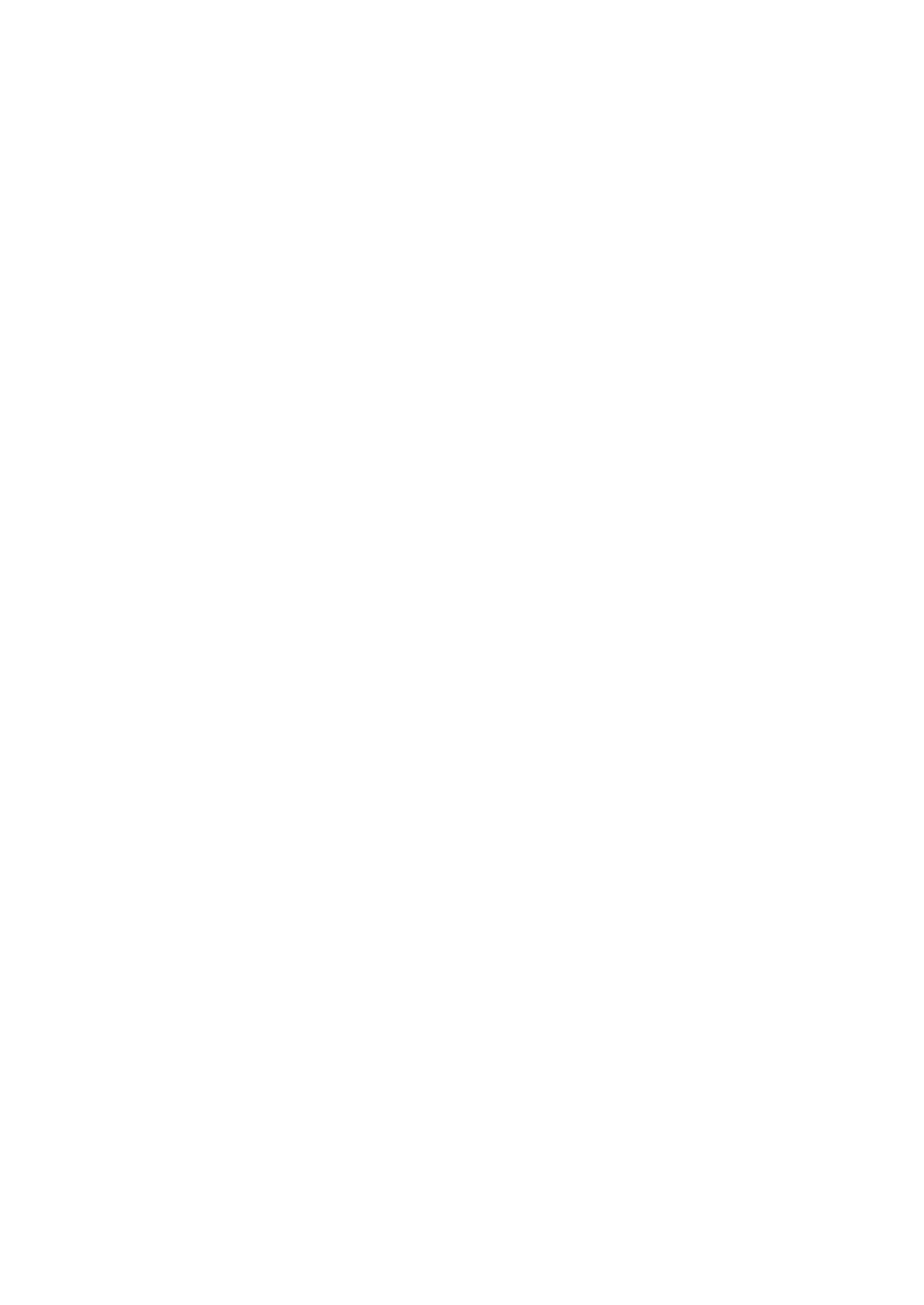#### **The Black Hills**

Like people of Pompeii They stand and often lean Upon each other, immobilised By the momentary inferno.

I strain my ears to catch A call of a bird or The sounds of brushing leaves … A memory of a canopy.

I strain my eyes to gather The few fringes of green, Newborn and perfectly formed, Clinging to charry hosts.

I strain my heart to be As optimistic as the trees, Life will return to these black hills This is no cemetery.

*By Dianna Thomas*

# **Acknowledgements**

Our deep appreciation to the 32 men who informed this research. Each one took a leap of faith and trusted us with their experiences, perceptions and feelings. Their motivation for attending the interview was always to prevent others' suffering by improving disaster responses and the way communities are rebuilt in their aftermath. In participating, they took yet another risk.

This research project is the result of a partnership between Women's Health Goulburn North East (WHGNE) and Monash University's Injury Research Institute (MIRI), with funding from the National Disaster Resilience Grants Scheme (NDRGS). Sincere thanks to our engaged, resourceful and always supportive Advisory Group: Frank Archer, Emeritus Prof. Monash University (Chair): Joe Buffone, Deputy Chief Officer, CFA; Dr Elaine Enarson, Independent Scholar, US; Stephen Fontana, Victoria Police Deputy Commissioner; Craig Lapsley, Fire Services Commissioner; Prof. Bob Pease, Chair SW, Deakin University; Mark Somers, Manager, Regional Operations and Emergency Management, East Region, Victorian State Emergency Service; Daryl Taylor, Kinglake Ranges Community Recovery-Resilience Committee; Andrew Wilson, Information Management, Monitoring and Evaluation Unit, Fire Division DSE.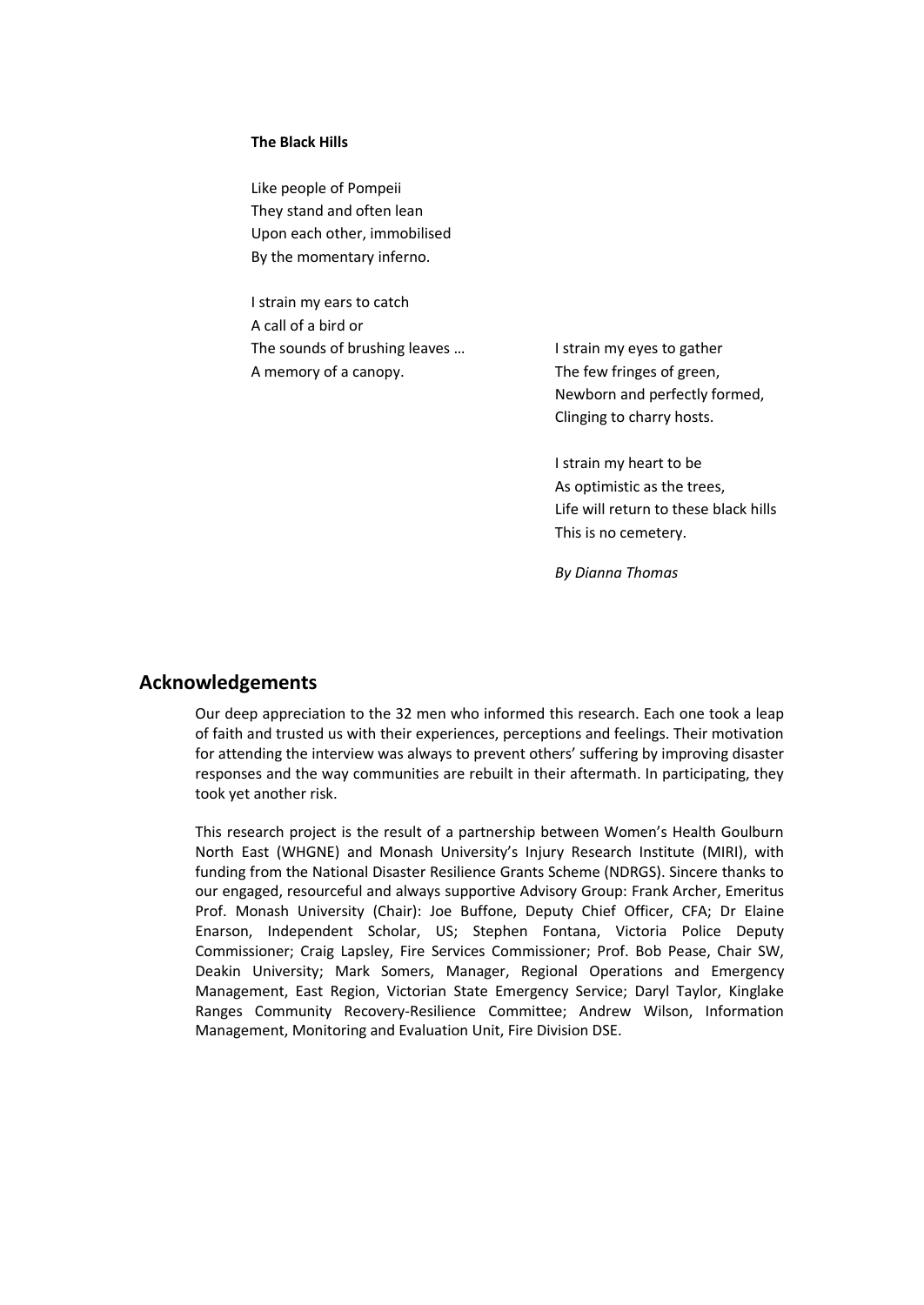

**MONASH University Injury Research Institute** 

**Disaster Resilience** Initiative

Women's Health Goulburn North East (WHGNE) was established in July 2000. Previously known as NEWomen, Women's Health Goulburn North East is the specialist women's health service for the Goulburn Valley and north east Victoria, funded by the Victorian Department of Health. PO Box 853, Wangaratta, Victoria, 3677.

Phone: 03 5722 3009 Fax: 03 5722 3020

whealth@whealth.com.au

#### [www.whealth.com.au](http://www.whealth.com.au/)

The information contained in this publication is copyright. When copying or reproducing any part of this document, please acknowledge Women's Health Goulburn North East as the source and include the title, year and page number.

Commitment to caring for the environment: In consideration of the environment, this document and associated resources may be downloaded without charge here: *[www.whealth.com.au/environmentaljustice](http://www.whealth.com.au/environmentaljustice)*. Please refer to the website for Vol. 3 and Appendices.

Written by Claire Zara and Debra Parkinson.

© Women's Health Goulburn North East, 2013

Cover painting: 'On a clear day' by Syd Tunn *© (03) 9712 039*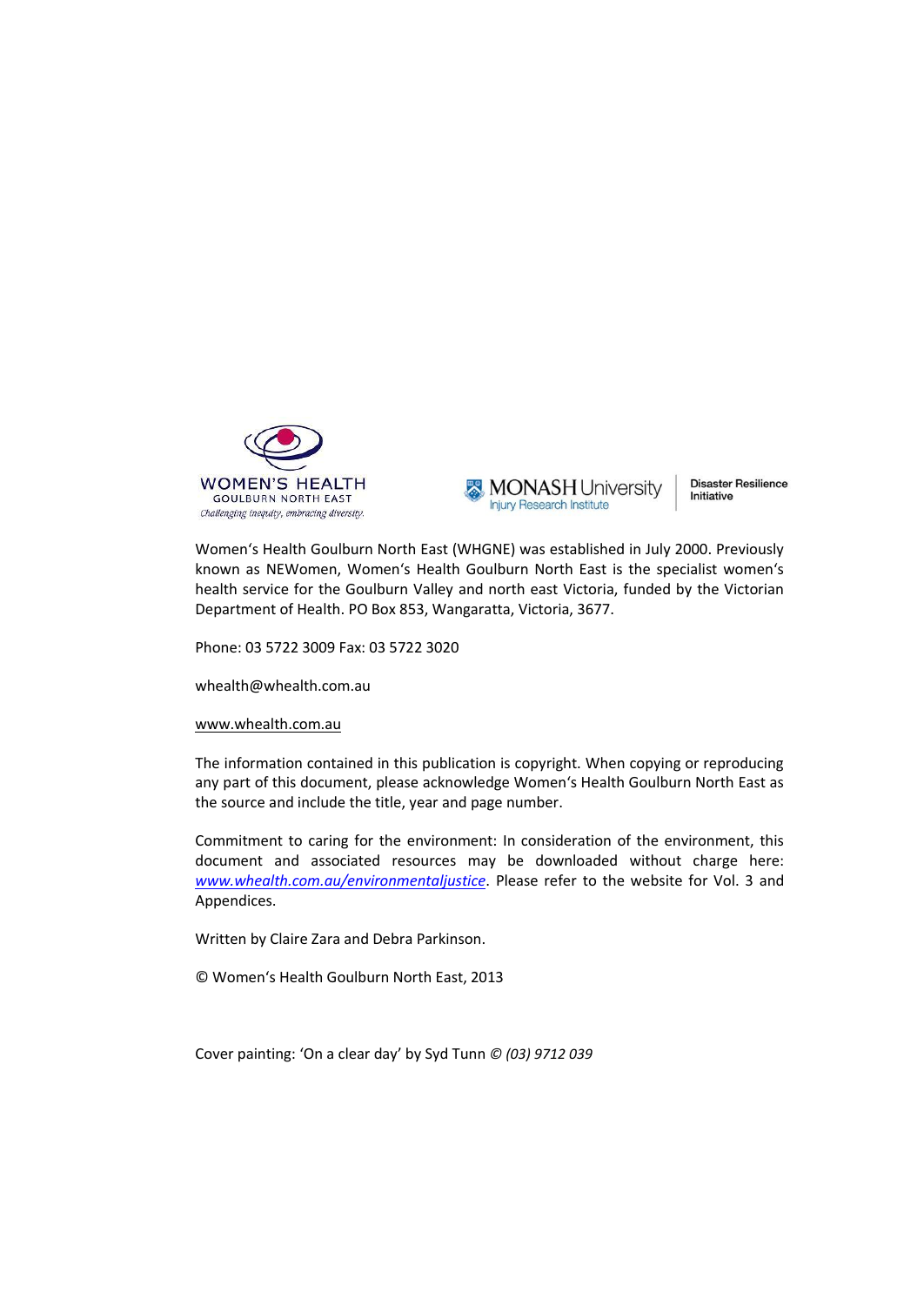# **Contents**

Appendices and Vols 2, 3 and 4 - Available on the WHGNE website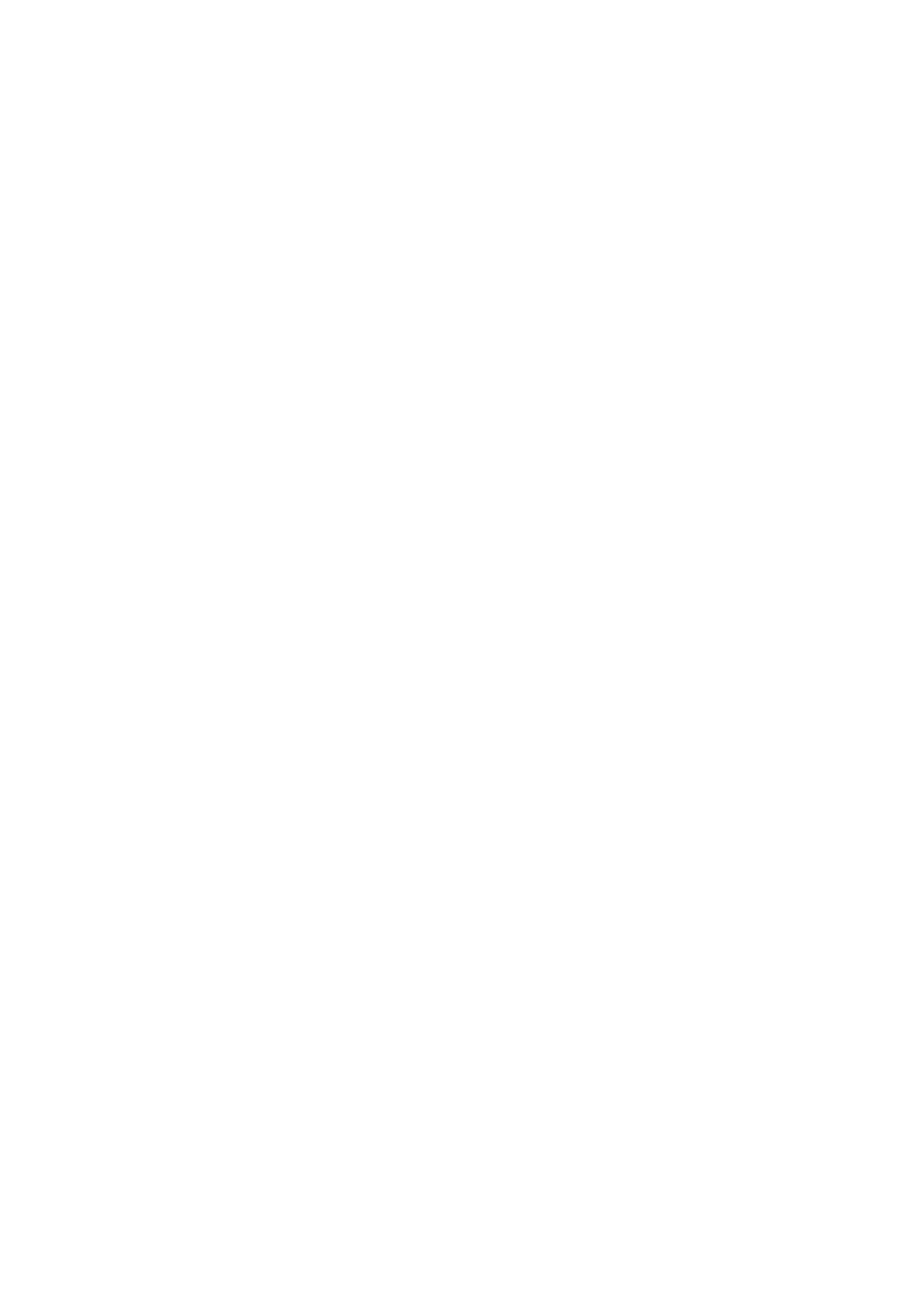#### <span id="page-6-0"></span>**VOL. 1 EXECUTIVE SUMMARY AND RECOMMENDATIONS**

This report is the result of original research into men's Black Saturday experience in Victoria, conducted under the auspices of Women's Health Goulburn North East (WHGNE) and Monash University's Injury Research Institute (MIRI), with funding from the National Disaster Resilience Grants Scheme (NDRGS).

Researching men's experience was new for WHGNE and for co-authors Claire Zara and Debra Parkinson. This diversion from our focus on women's health was the result of continual exclamations of 'What about the men?' when findings of increased family violence after Black Saturday were reported in our prior research, *The Way He Tells It: Relationships After Black Saturday.<sup>1</sup>* Motivated by the need to increase the safety of women and children after disasters and reduce men's harmful behaviours both to themselves and those around them, WHGNE and MIRI established this research project and an Advisory Group with specialist academic, professional and community expertise (see Acknowledgements). The research and its findings do not focus directly on family violence – instead they convey men's observations and feelings about their experiences. They spoke openly and generously to suggest ways to improve the management of disasters and their aftermath, thereby improving the health and wellbeing of all.

The report summarises the key findings of a qualitative study involving 32 adult men affected by the fires and/or their aftermath in Kinglake, Flowerdale, Marysville, Seymour, Alexandra and Yea and surrounding areas. Participants were recruited through community, health, and emergency services networks and public outreach, resulting in a self-selected sample of men aged 36-69, most living in stable relationships, and many (12) experienced firefighters or Country Fire Authority (CFA) or State Emergency Service (SES) volunteers. To explore the everyday realities the men faced during and after the fire, while allowing them to speak freely and in their own terms, a narrative

*You'd drive past these cars and you could see what was in them ... My first thought was, 'Why would you put logs inside of the car.' It was people inside of them.* 

*He lost the plot... he just totally lost it when having to drive through the fire front. He was 'screaming and yelling and crying'.*

*~*

*~*

*I remember all these comments: 'Where the hell have you been? We've been waiting'. We couldn't say anything. We had no idea what we'd been through. We were just absolutely shattered.* 

*~*

*By the time she got home ... it was almost pitch dark, choking smoke everywhere. She had no time to pack anything, I'd been telling her all bloody day to pack, 'Nah, nah, nah, it's safe, it's miles away'. I was like, 'Just pack'. She wouldn't bloody listen.* 

*The expectation is that men will be tough and stoic and get on with it ... and women are just going to be some kind of support role and bake the cookies and make the tea.* 

*~*

analysis was pursued through in-depth, semi-structured interviews. The interviews were lengthy – around two hours – which dispelled the common assertion that 'men don't talk'. The men's own comments - stating that 'the right questions need to be asked' or that 'No-one had asked them about their experiences or reflections - may explain the

<sup>&</sup>lt;sup>1</sup> <http://www.whealth.com.au/documents/publications/whp-TheWayHeTellsIt.pdf>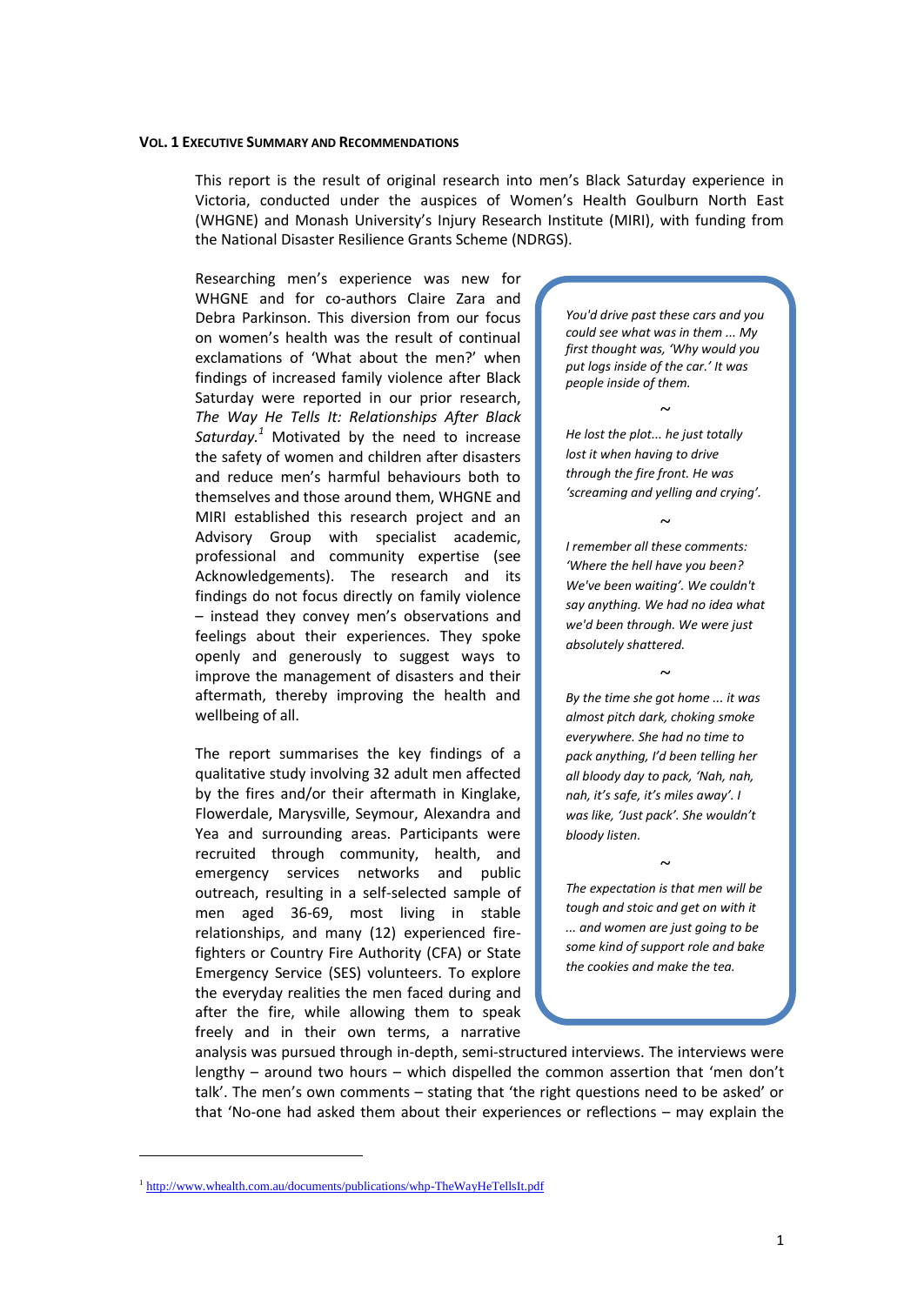*I took the first week off to deal with the immediate issues so then I needed to go back to work. No ifs or buts, I needed to support the family, I needed to take control of the business again.* 

*I went to go back to work a week after and I've never felt symptoms of anxiety but ... I got halfway down the highway and was sweating and almost physically vomiting.*

*~*

*~*

*~*

*It was 'power over' rather than 'power with' ... It's profoundly disempowering.*

*I didn't want to talk about it but they did. And they wouldn't let it go ... You can't answer those questions. You get angry and you don't want to get angry at the person, so I just turned my hear and walked away.* 

*The fact is that the way these contractors [Grocon] operate is hugely demoralising. And given that most of the blokes around here are tradies, that was a huge issue for them.*

*~*

*He had this big rash here the same as me ... As soon as I saw it I said, 'Stress?' ' [He said] 'What are you talking about, stress? Bullshit, I don't suffer stress'.* 

*~*

*~*

*Why haven't you got it together? Why haven't you got your garden fixed? Why haven't you got your house done yet? What are you doing with your life? Why haven't you gone back to work? Why haven't you? (Bernard)*

misconception. Standard ethical research protocols were followed providing participants opportunities to amend their interview following verbatim transcription.

In the first of three sections analysing the findings, **Black Saturday:** *'A filthy, extreme day'* captures men's first-person accounts of how they prepared for and responded to the firestorm. For some men, the team environment, and command and control regime offered a measure of security but this soon dissipated. The fire- fighters' physically and emotionally exhausting work was regularly punctuated by worry for others, especially for their own families and homes.

The men spoke of doing what they could to survive on their own or with family, friends and neighbours, pushing through exhaustion in their attempts to save homes, animals and property using the resources at hand. While the impact of disaster varies according to gender, the men's narratives, and those of the 29 women in our previous research, $2$  revealed that in life and death situations, men and women alike were agents in their own survival and the survival of others. Both spoke of courage, persistence, and selflessness, along with uncertainty, regret and terror.

For some men, the day was marked by frustrations with directives from authorities on roadblocks and in command centres. Pre-Black Saturday procedures seemed unsuited to the extreme conditions. In life and death situations, following rules and suppressing individual judgements at times meant the men could not save others, or even attempt to do so. Many did not have formal fire-fighting roles on Black Saturday yet were informally conscripted to help, or offered their help as the enormity of the fire became apparent. The men helped younger men, neighbours, friends, and colleagues, often at considerable personal risk. Some delayed their own urgent plans for survival in order to share information, advice, and protective clothing with others. Completely exhausted, both physically and emotionally, after helping friends and neighbours try to save their homes or escape danger (and often failing in this), they described feelings of frustration and powerlessness. These men paid a high price on Black Saturday and in its aftermath  $-$  a toll that would grow with the passage of time.

<sup>2</sup> See both *The Way He Tells It* (2012), and *Beating the Flames* (2011) www.whealth.com.au/environmentaljustice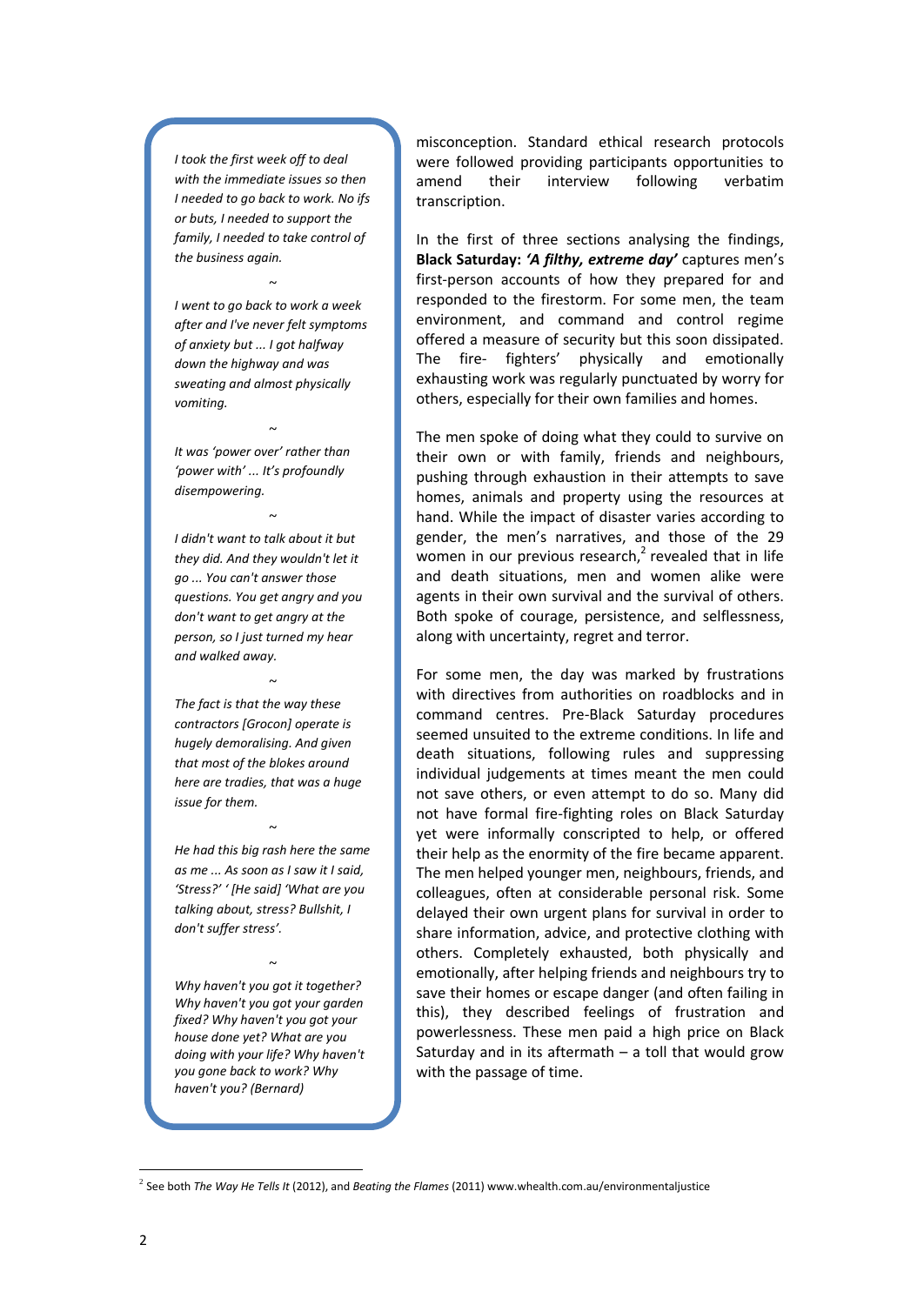*After Black Saturday: 'A hell of a lot of anger'* picks up the story as the men struggled with new challenges related to community divisions, reconstruction patterns, economic loss and workplace issues. Physical and emotional violence in their community or personal relationships was a strong theme. The locals found that their initiative and drive in the early days was smothered by a recovery process described as overlooking local knowledge and expertise in community leadership. It further disadvantaged those locals with construction equipment and skills, and men and women needing help with disaster-affected businesses. The overall effect was disempowering, and contradicted the appearance of meaningful community consultation. Their sense of being patronised added to the stress caused by financial burdens related to the cost of rebuilding. They spoke of locals excluded from much-needed reconstruction work. And worse, when local businesses closed or were sold due to shrinking markets and the lack of financial support, grants were made available to new owners. Even those workplaces where employees genuinely felt supported quickly refocussed to their own priorities, leaving men back at work sooner than they desired, and essentially on their own. Other men had retired before the fires but returned for economic reasons.

Four years on, some of the men still live in sheds, caravans and shipping containers. They spoke of relationships breaking down and feelings of impotence that lead to rage. Four of the 32 men reported feeling suicidal, with two of these planning to 'take out' others, too. Men spoke of acting to prevent others men's suicide attempts. Instances of bullying were recounted including aggressive interaction among men in community meetings that spilled into the streets. Family violence in other couples was observed by a third of the men, though personal experience was not reported.

### *Risks Black Saturday Posed and the Risks*

*Men Took* looks through the lens of gendered risk, both to the men interviewed and to their intimate partners, and others around them. The fire cost 100 males and 73 females their lives, a gender difference that, until Black Saturday, was closing in Australian bushfires (Haynes et al., 2008). Actively involved in emergency rescue of

*I was ... that far from assaulting somebody one night, I just was ready to drag him across the table at a meeting in public and beat the crap out of him.* 

*~*

*I think for myself and ... other blokes, it's only just below the surface ... And it doesn't take much poking with a sharp stick for it to bubble out. I find that ...that there might be something that happens, just some little thing and I'll just lose it.* 

*It was definitely threatening. Verbal abuse and physical abuse as well.... [Even] with a person who I'd known for the best part of 10 years. I was challenging him on a particular issue that he was taking a leadership role in, and that exploded into violence.* 

*~*

*~*

*We'd get rolling drunk and terribly stoned and talk. For hours and hours and hours about it, and I think I consciously did my processing then, in that moment where everyone's bonded and connected and able to hear strange things from other people. I was able to just be honest about how I felt and what I thought.* 

*I feel it's quite stupid of me to be emotional or showing such emotion even after all this time when I recall it ... I feel it's a weakness ... I'm sure that a woman could get away with it a lot easier than a man.* 

*~*

*If you're talking about men and fighting bushfires, never forget there's a fair bit of ego in it for them. There is.*

*~*

*~*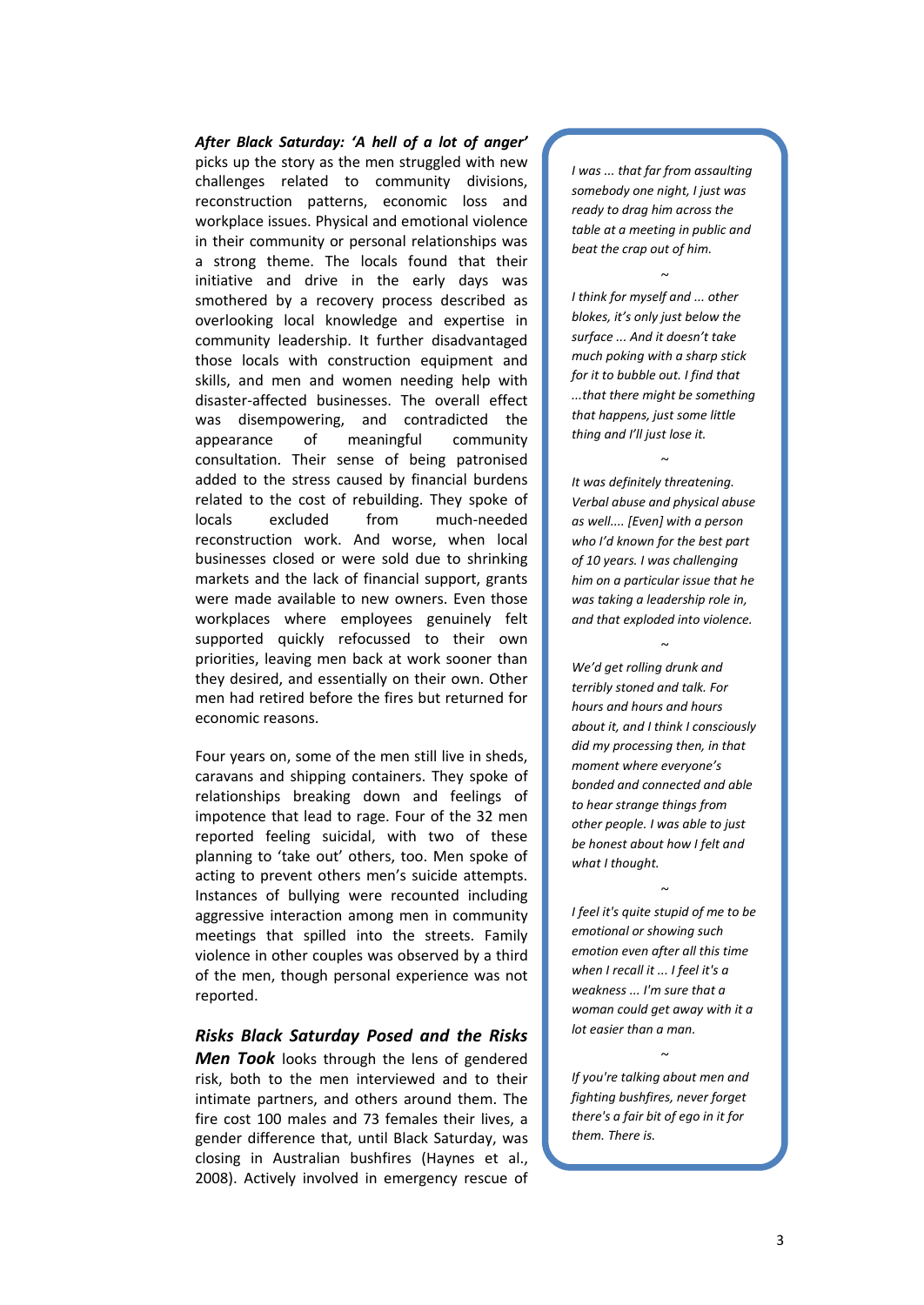*[He] had a virtual permanent binge drinking and he was aggressive ... I was concerned about [our daughter's] and the kids' safety because you hear things of blokes going completely off the rails and killing their families and then killing themselves or something.*

*There's been a lot of suicides and they don't publicise it, of course ... They got killed in the fires and they just didn't know it. ... About four months ago, in about four weeks there were five people committing suicide.* 

*~*

*I know how [counselling] is supposed to work ... I was expecting some kind of process, I was expecting some kind of analysis, some kind of discussion, some kind of identification of issues. None of that happened.*

*~*

*I probably got the most value out of having a conversation with [two male friends] at the station that Sunday morning ...I didn't have to explain everything, I could just say, 'Do you remember that?' He goes, 'Yeah' ... You didn't have to go through all the stuff to get the connection.* 

*~*

*Unreasonable expectations associated with these unrealisable and unrealistic models of masculinity.*

*~*

*~*

*The whole brigade ... is run by women now ... Captain ... 2IC ... Comms Officer.*

*~*

people, pets, and livestock, those on the front line were hard hit. The men interviewed described physical injuries sustained in the fires and their aftermath, the feeling of imminent death, exhaustion, trauma and the challenge they felt of managing their emotions, including at community meetings when demonstrations of dominance by other men were often manifest. Those unable or unwilling to conform to prevailing gender norms were often judged to fail as men. For volunteer and employed fire-fighters, the perception that they had 'not coped' challenged their future roles within the CFA or the Department of Sustainability and Employment (DSE, now DEPI); like the women who felt compelled to 'suck it up and act like a wife and mother', men had to 'suck it up and act like a man'. Men's health was jeopardised in some instances through their denial of hurt and reluctance to seek help. Several became withdrawn and reclusive, and two gained weight through disordered eating habits. Alcohol and illicit drug use, reckless driving and extreme sports temporarily relieved most men's suffering in a way that was acceptable to the prevailing masculine norm, and over-work was common.

What helped them through this period? Considerable material resources had been made available to the men, but the men found them wanting. Often they saw the counselling services as better suited to women, and they suggested alternatives such as communitybased, low-cost or free services held at flexible times that they could attend casually. Talking while 'doing something' seemed easier, especially when men worked alongside other men. There is limited value in providing 'support' if it imposes requirements that effectively render it inaccessible.

*A concluding section* relates the findings back to broader social inequalities and opportunities around gender, building on the findings and international research. It points out barriers to men recovering fully and alternative approaches informed by gender analysis that can address these barriers. The evidencebased proposals for change in the Action Recommendations could increase public safety in disasters and promote the long-term recovery of male responders and survivors and those they love. In order to relieve men of the unreasonable expectations masculinity demands of them in everyday life and in crises such as natural disasters, these broader cultural norms centred on gender can and must be challenged. Women and children, too, stand to benefit.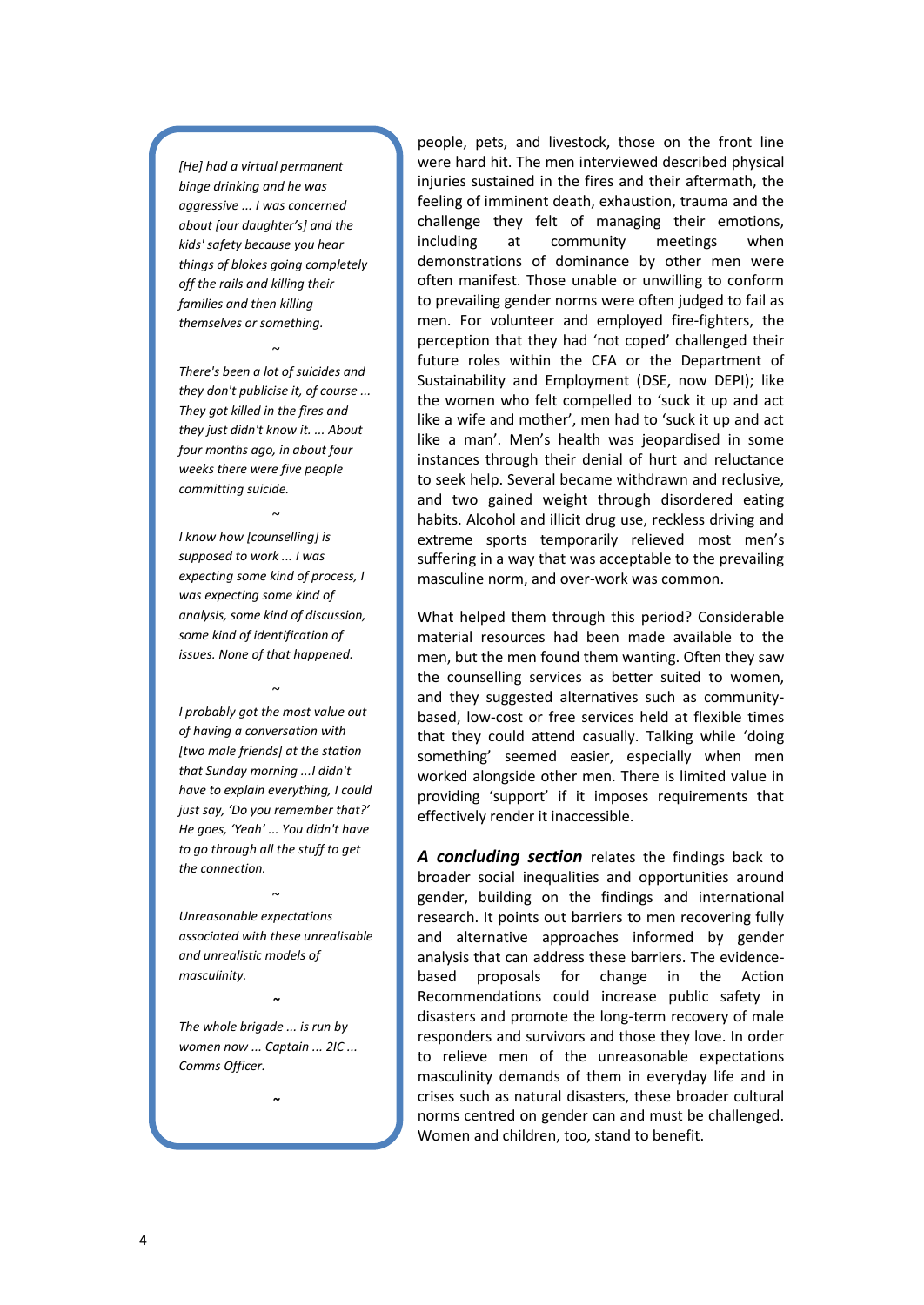*Pursuing 'ideal' masculinity has negative effects on men's health, their perception of risk, and on their responses to disasters. The effects of this masculinity were clearly evident in the Black Saturday bushfires as well as in other disasters. In order to mitigate the effects on men, women and children in future disasters and everyday life, the construction of masculinity must be addressed.* 

*Men, Masculinity, Disaster: A Literature Review (Online)*

*Why gender? Why men?* The work of leading masculinity theorist Raewyn Connell informs this study's social constructionist approach to masculinity (2005). The broader masculinity literature, too, finds no single dominant form of manliness but culturally- and historicallyspecific forms of hegemonic (ideal) masculinity against which men are measured. Gender scholar Bob Pease (2010) further points to a hierarchy of privilege empowering middle class, heterosexual, able-bodied white men who are able and willing to live up to the prevailing norms of heterosexuality, aggression, authority, courage, decisionmaking, rationality, emotional control, muscular prowess, risk-taking, dominance, and violence (Austin, 2008; Kahn, 2011; Pease, 2010, p. 88).

Further, rural life in Australia tends to be highly patriarchal and the division between men's and women's roles in the male-dominated family is particularly strong. A recent study of Australian attitudes to bushfire found that the myth of the (male) bushfire volunteer remained strong; employed women with child-care responsibilities had little time for bushfire preparation, and their exclusion contributed both to the masculinisation of this work and to the subsequent reinforcement of rural hegemonic masculinity (Eriksen & Gill, 2010; Eriksen, Gill, & Head, 2010). Additional national research on disaster-related violence against women by intimate male partners established increased risk to women and a complex set of contributing factors (Parkinson, 2012; Sety, 2012).

This study contributes to research on the gendered terrain of disaster (Enarson, 2012; Enarson & Morrow, 1998). Overall, while disasters can empower some individuals, living up to 'ideal' hegemonic masculinity can have negative effects – on men's health, their perception of risk, their responses to disasters, and reluctance to seek support – thereby ultimately inhibiting men's long-term recovery.

hat's new or further confirmed in this research? Disaster impacts can be severe and long-lasting. Men do talk about their disaster experiences  $-$  just ask them. Men, in particular, may be penalised for seeking psychological help. Employment issues post-disaster are often a major source of disruption. Community aggression and male violence increase. Alcohol abuse, mental health issues, and even suicide arise in the aftermath. Gender norms are more salient after disaster and can harm both men and women. W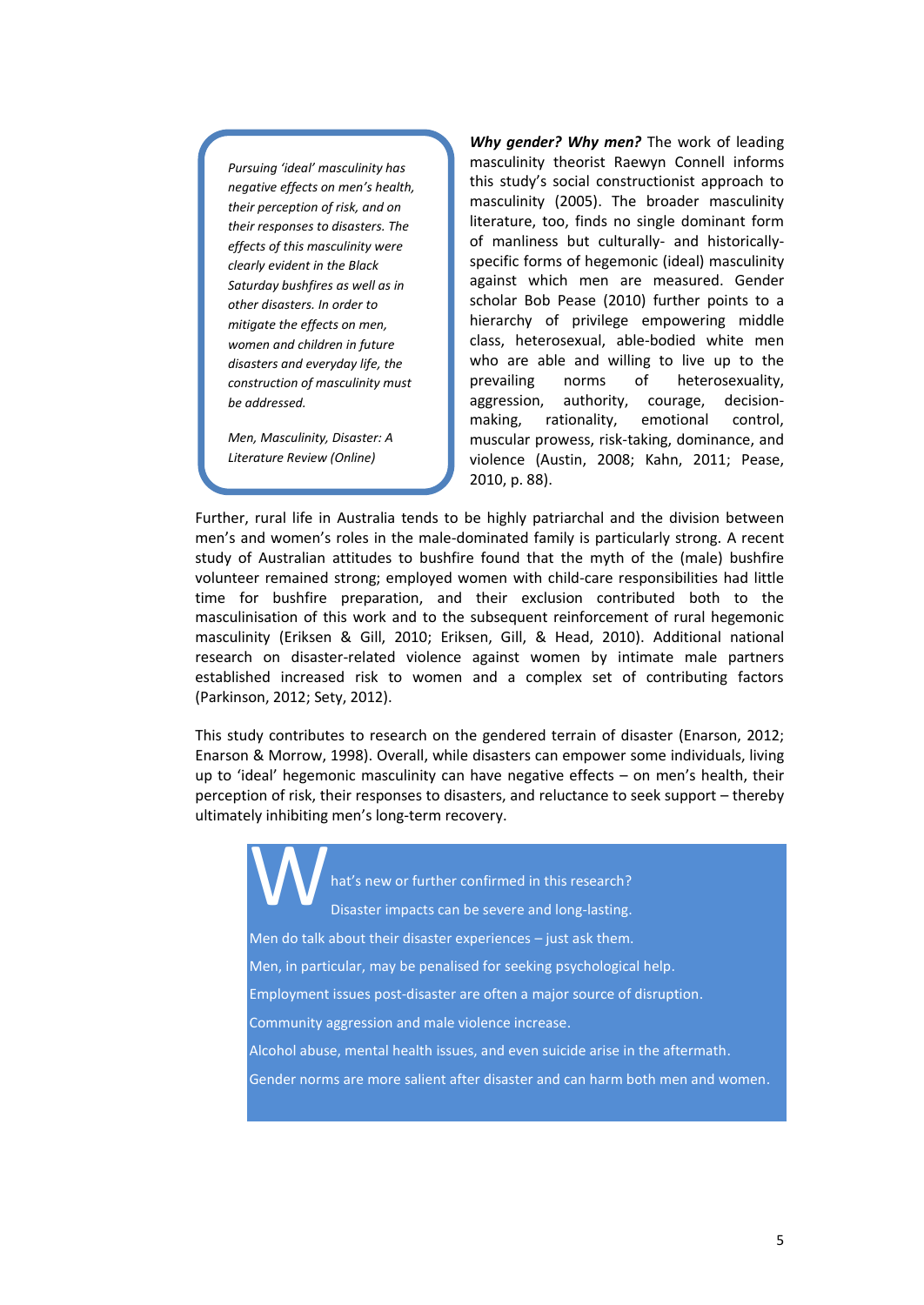#### **Implications for Policy and Practice: Action Recommendations**

This policy-directed research leads to action recommendations directed to National, State and Local Government, to organisations responding to disaster and emergency planning, and to community members across Australia. Four core areas for increased gender awareness are identified.

## **1. Reduce gender stereotyping**

- 1.1 In disaster training and best-practice social change campaigns, raise awareness that the way men and women act and interact reflects social conditioning and pressure to conform, and this:
	- 1.1.1 Can increase harm to men through their larger front-line roles in disasters;
	- 1.1.2 Can increase harm to men after disaster through responses including aggression, violence or risk-taking behaviours;
	- 1.1.3 Can disadvantage and endanger women both during and after disasters through their larger responsibility for children in disaster; greater risk of violence to them and their children after disaster; and greater vulnerability to economic insecurity;
- 1.2 Offer education for men to understand how their sense of (masculine) self may be threatened in disasters, targeting disaster-affected communities and those at risk; incorporate analysis of power based on gender, where men reflect on challenging other men as appropriate;
- 1.3 Develop, fund, and promote gender-appropriate counselling for men that takes masculinity issues into account, including in crisis situations such as natural disasters;
- 1.4 Offer training in fire preparedness to women including use of chainsaws and firefighting equipment to promote shared responsibilities, understanding and firefighting skills in families;
- 1.5 Increase options for men to share equally in care, e.g. shared parental leave, improved access to child care and equal pay;
- 1.6 Anticipate potential increases in self-destructive coping mechanisms and in family violence by providing dedicated funding for disaster-related violence prevention, response, and recovery;
- 1.7 Broaden Men's Shed activities and similar programs to include outreach to younger men, art, music and other activities, including conversation on critical preparedness and recovery;
- 1.8 Research effective ways to address gender norms that may restrict men from seeking help; research effective psychosocial support strategies for application in disasters.
- **2. Reduce vulnerability of emergency services workers and other first responders**
- 2.1 Strive to include equal numbers of women at all levels in emergency service organisations;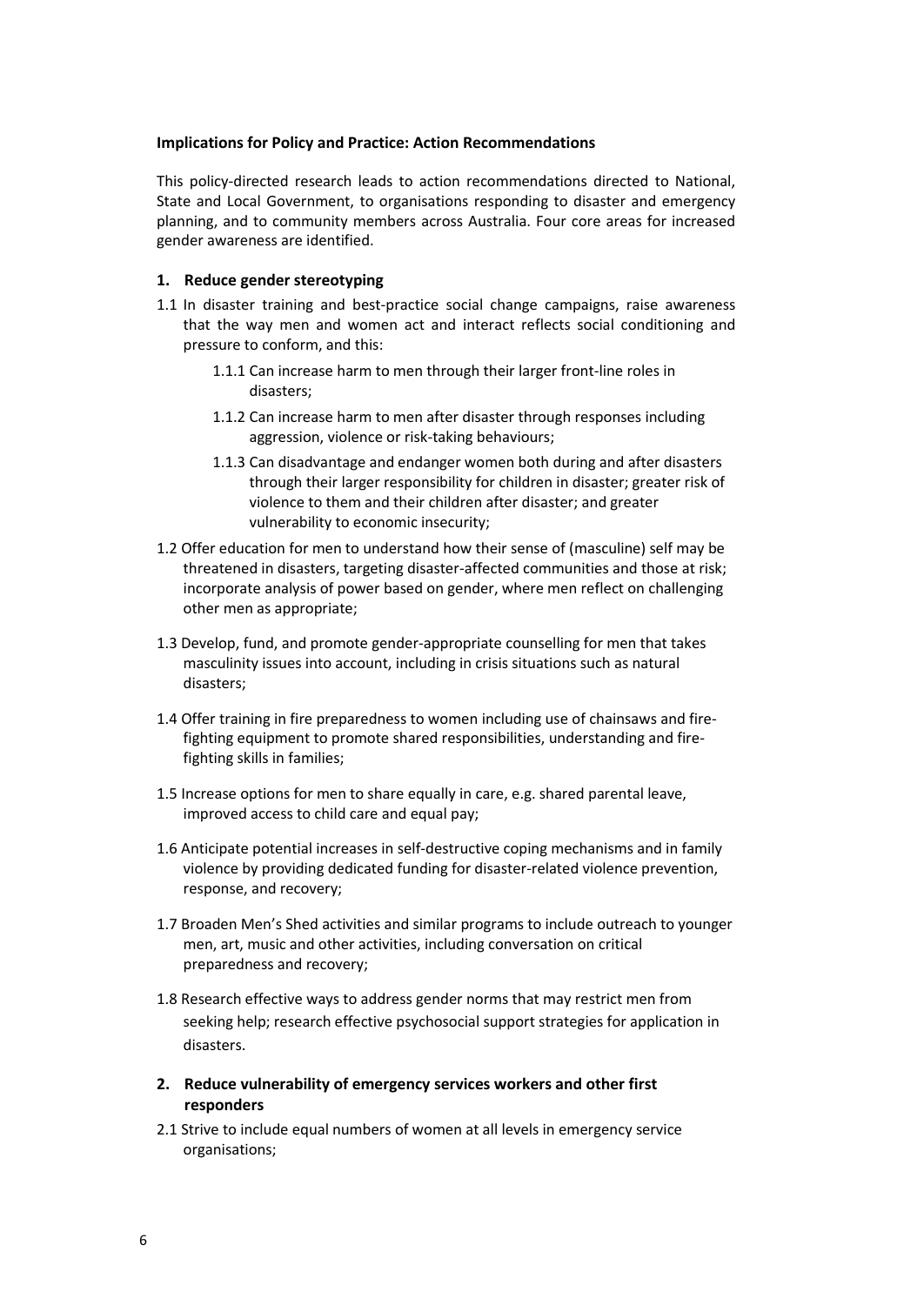- 2.2 Institute immediate post-disaster counselling for emergency service workers, with extension to family members as needed, prioritising male-dominated organisations; and embed within a culture of reflection and support that is open to emotional expression;
- 2.3 Offer alternative work roles and shorter, flexible hours to all disaster-affected staff, with specific recognition of men's competing work, family, and community responsibilities ;
- 2.4 Educate men in peer support, allowing men to take the lead in helping other men through long-term recovery; promote these through social marketing using effective antiviolence campaign models;
- 2.5 Research effective gender and disaster awareness packages and incorporate broadly in emergency response trainings across the sector, prioritising men's selfcare and safety.
- **3. Improve individual support for survivor physical, mental and emotional health**
- 3.1 Broaden options for gender-aware psychological and social supports to help reduce stigma and ensure that alternatives to one-on-one counselling are available;
- 3.2 Establish and resource a peer support program and network to better identify and reach those who are most socially isolated, and foster mutual learning, self-help, and collective self- reliance;
- 3.3 Establish community-based action-oriented programs, e.g. around hazard mitigation, where trust is built in teams involving labour and where social development opportunities arise incidentally;
- 3.4 Establish drop-in health services along the lines of past well-women's clinics, with specialists in men's, women's, and children's health and resources for disaster planning, response, and recovery;
- 3.5 Ensure that support services and social options operate at a range of times to allow access by those unavailable from 9am to 5pm.
- 3.6 Develop policy allowing police, fire-fighters and other emergency service workers to return post-disaster event to their families, backfilling with out-of-region personnel where required;
- 3.7 Establish a disaster help-line for psycho-social support including gender-specific and family violence training of helpline staff and volunteers, promoting and implementing this through traditional and emerging communication media and prioritising gender training by and for men;
- 3.8 Establish under state and/or federal auspices a National Preferred Provider Register of disaster trauma practitioners who have been determined to have a sound understanding of gender equity and family violence concerns in disaster contexts;
- 3.9 Reduce abuse of alcohol and drugs post-disaster by choosing alcohol-free premises for events, holding some 'alcohol free' disaster recovery events in affected communities, and publicly identifying the risks that disaster-related substance abuse poses to both women and men, modelling effective mental health awareness campaigns;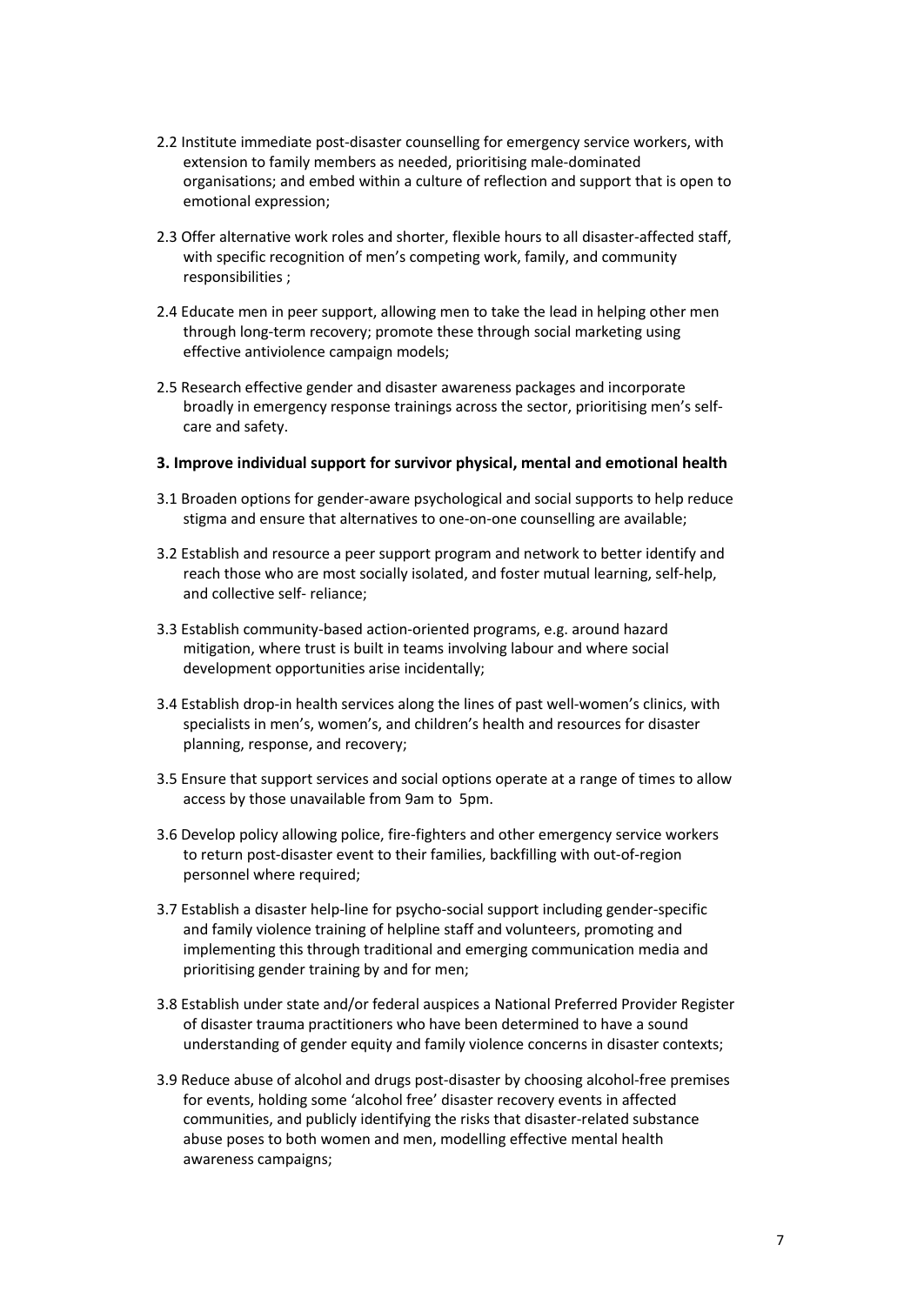3.10 Research, trial and implement a sustained social marketing campaign to proactively educate the public on disasters 'through men's eyes' and 'through women's eyes,' modelled on effective mental health awareness campaigns.

#### **4. Offer equal opportunities and respect to all disaster survivors**

- 4.1 Identify and utilise the skills and assets of local men and women in the reconstruction phase, e.g. through preference to local subcontractors;
- 4.2 Employ local men and women in paid reconstruction work and support roles, and offer a gradual and supported return to work such as that provided by the Commonwealth Rehabilitation Service;
- 4.3 Consider targeting support and compensation to small businesses owned by local, disaster-affected men and/or women, as well as compensation to local ownerbuilders who were unable to self-insure tools and materials;
- 4.4 Implement required gender awareness training systemically across disaster case management.
- 4.5 Ensure comprehensive training (including family violence training) for emergency recovery workers;
- 4.6 Research independently and retrospectively the fairness of recovery grants to ensure equitable support, especially among those men most vulnerable to the economic impacts of disasters. Use the findings of this audit to develop improved grant guidelines for both men and women.

# <span id="page-13-0"></span>**Context and aims**

Natural disasters by definition are disruptive and destructive events that both challenge and reveal everyday realities (among others, see Wiser, Blaikie, Cannon, & Davis, 2003). Catastrophic disasters cause immense damage to the natural and built environment, causing death, injury and displacement. In the immediate aftermath, and often for many months, societal infrastructure is absent or limited. It is increasingly clear that in their aftermath, along with each individual's loss, familial and community relationships are at risk of significant and sustained damage. Following the devastating Buffalo Creek flood disaster in the US, sociologist Kai Erikson wrote (1976, p. 305):

*The community (what remains of it) seems to have lost its most significant quality – the power it gave people to care for one another in moments of need, to console one another in moments of distress, and to protect one another in moments of danger.* 

In the intervening decades, much has been learned about human experience and community impact in disasters. The experiences of the 32 men who informed this research have much to add to the discourse on disasters and their social impacts. Critically, the research exposed myths about men, including 'men won't talk'. In fact, men quickly responded to the invitation to participate in this research and spoke openly and generously. The challenge is to ask, listen, and act. Learning from these men – and from gender and disaster researchers around the world – will contribute to the health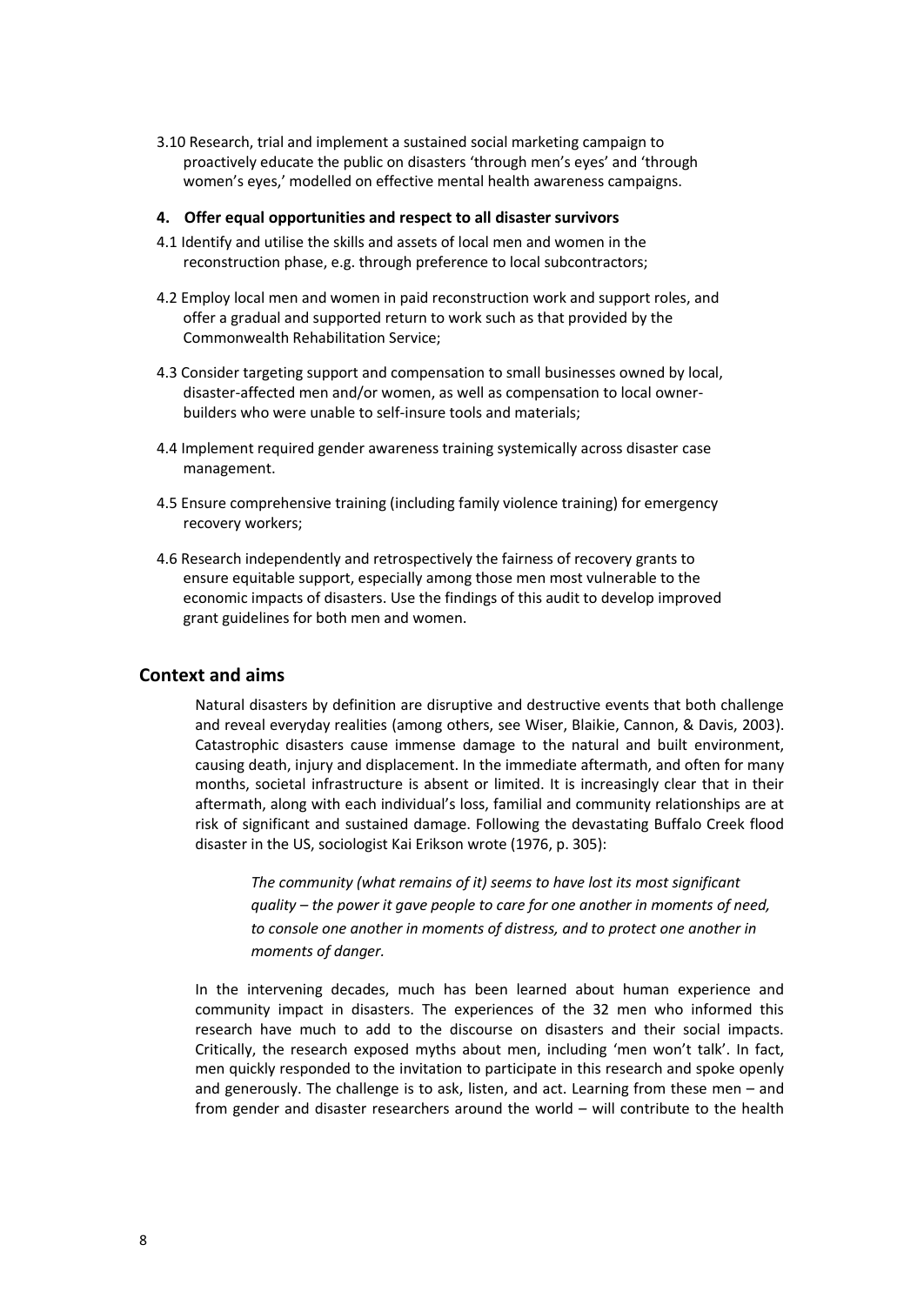and wellbeing of individuals and communities, and thereby advance the outcomes sought by the Council of Australian Governments in their disaster resilience strategy.<sup>3</sup>

## <span id="page-14-0"></span>**Why gender? Why men?**

Emergency management is both highly male-dominated, and is a sector in which hypermasculinity is celebrated, as it is the broader Australian society. When research on women's experiences after Black Saturday, 'The Way He Tells It', was launched in March 2012, Deputy Commissioner of Victoria Police, Tim Cartwright observed first hand:

*As a man standing before you here in uniform, it saddens me to think that one of the greatest challenges of dealing with family violence is our own concept of masculinity, and I saw that again and again in the research that I read. This is about men being men, as they see themselves, as we see ourselves, in response to disasters. The implications are that in public we are strong and fearless and not affected, but the implications for many women is when we come home, we don't cope at all. The women, as invariably the closest to these people, suffer. We see increased family violence, we see kids exposed to increased family violence, we see increases in alcohol consumption, in drug consumption, break downs of all sorts, reductions in employment. There is much to be seen, much to be learnt from the research, even as small as it is, there is much more we can do to explore this environment.* 

The findings of this original research, with its particular focus on gender violence, were shared at the 2012 first national conference on natural disasters and family violence, Identifying the Hidden Disaster.<sup>4</sup> After this event, and related speaking events throughout Victoria in March, emergency management personnel and others consistently asked for information on men's distinct experiences of disaster and its aftermath.

Two specific aims informed the project: First, we sought to document men's experiences of the Black Saturday fires and post-disaster recovery period, including harmful behaviours to themselves and those around them. Secondly, with respect to the growing subfield of gender and disaster, we build upon prior women-focused research in order to promote a gender-sensitive approach to disaster management that supports the positive long-term recovery of all.

The report explores why and to what extent response and recovery services failed to engage men in the recovery phase and proposes alternative approaches. In this regard, our work echoes the National Strategy for Disaster Resilience which notes that 'building disaster resilience requires sustained behavioural change across the entire community' and that it is important to share lessons learnt from previous disasters (COAG, 2011, p. 14). Individuals, families, and communities stand to benefit from expanded knowledge about men and masculinity in disaster, along with the planning, response and recovery organisations that struggle to effectively help men and their families in the aftermath.

The context for this research is the Black Saturday bushfires on  $7<sup>th</sup>$  February 2009 which were unprecedented in Australia in their impact. The fires left 173 people dead, 414 injured and 7000 homeless. More than 11,000 farm animals were killed or injured, and

 $3$  Just Ask: A Conference on the Experiences of Men After Disaster was held in Melbourne, November 26, 2013. For proceedings, see http://www.whealth.com.au/environmentaljustice/men/

<sup>&</sup>lt;sup>4</sup> http://www.whealth.com.au/history\_events\_hiddendisasterconference\_2012.html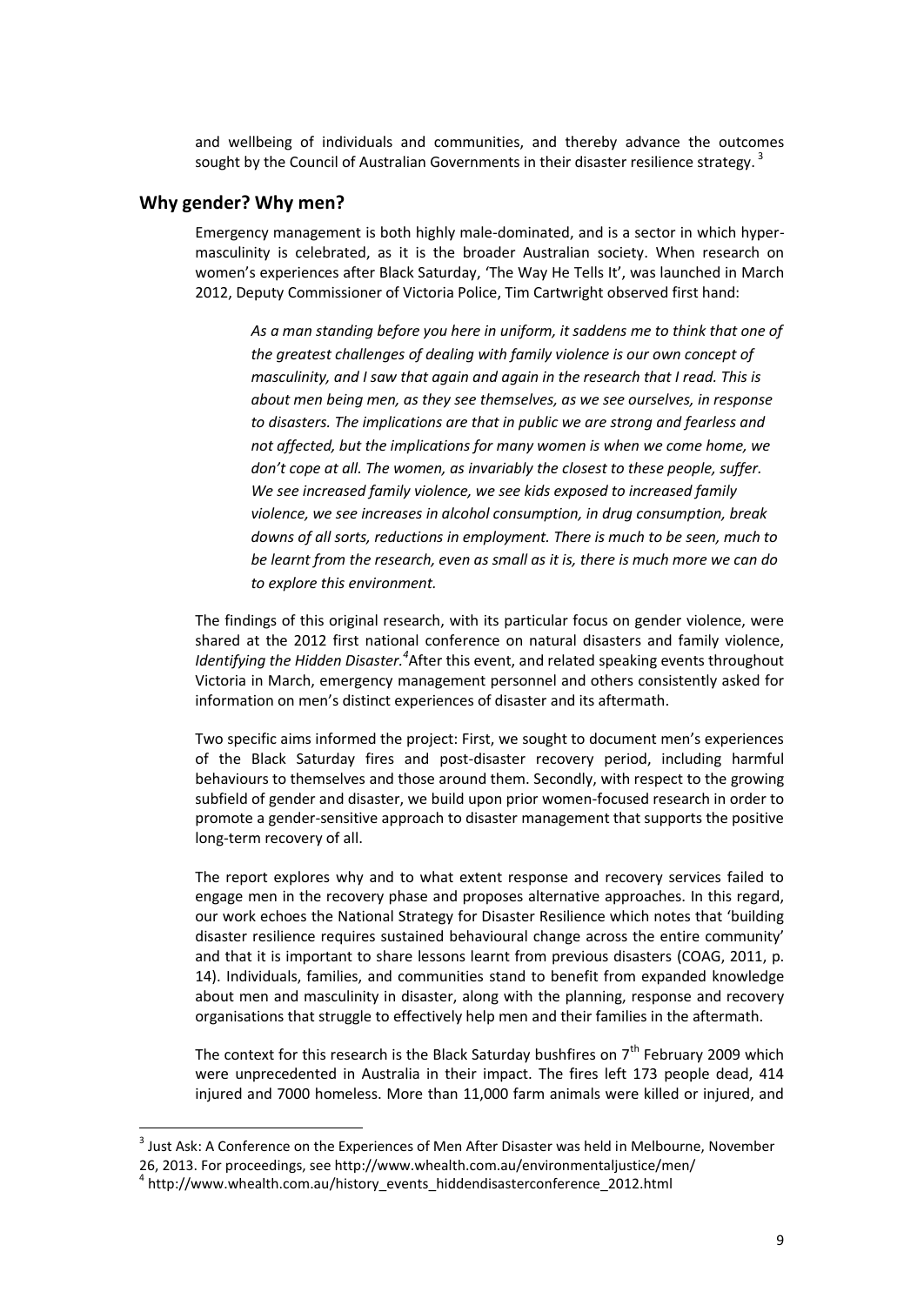430,000 hectares of bushland destroyed, along with native animals and birds (Borrell & Boulet, 2009; Lancaster, 2009). The social impacts of this event have been amply described elsewhere so we focus here is on gender-specific findings.

Volume 1 summarises the research process and its core findings, and proposes Action Recommendations. Volume 2 foregrounds the men's descriptions and perceptions of Black Saturday. Allowing men to speak for themselves, it begins with personal descriptions of the firestorm that raged on Black Saturday, and then captures what many consider to be the equally damaging period of the aftermath, with its layered and interacting effects on health and wellbeing, manifestly lasting well into the fourth year of 'recovery.' Following these descriptive sections, we then take a more analytic approach, considering the concept of risk, both the risk the fire posed to men and the risk they in turn posed to others. The men then speak on the effectiveness of the various support options they sought. The final section draws on international findings and these particular men's experiences to consider alternative service models that may improve responses to men and hence to those with whom they share their lives.

Importantly, the terminology used by researchers in this report follows that used by the men who speak here, including such words as 'depression', 'anxiety', 'trauma' and 'posttraumatic stress disorder.' The terms were used by men in a colloquial, conversational sense, rather than as diagnoses, and used this same way in the report. Similarly, as readers bring different perspectives, such terms in emergency management as 'recovery', 'risk' and 'resilience' may be equally contested. 'Recovery', for example, is thought by many to be too passive and regressive, with 'renewal' and 'regeneration' preferred. Again, this report retains the words used by the men interviewed.

# <span id="page-15-0"></span>**The knowledge base on men and disaster**

Writing of the new gender and disaster subfield generally, American sociologist Elaine Enarson writes:

*Sex and gender shape men's lives before, during and after disasters. While gender relations typically empower men as decision makers with more control than women over key resources, gender identities and gender norms can also increase their vulnerability. (Enarson, 2009 np)*

Although men's health and wellbeing are known to be jeopardised by unhealthy coping strategies post-disaster, the nature and extent of these effects are still poorly understood. Current disaster risk management practices do not incorporate a specific focus on men in disaster resilience work, and there is little on the effect of social construction of masculinity on disaster preparation and response (Tyler & Fairbrother, 2012). What has been suggested is that 'from Peru to Alaska, men cope through alcohol abuse and aggression' (Enarson & Phillips, 2008, p. 51). Indeed, the legacy of disasters for men may be a feeling of inadequacy at having failed to meet the expectations of manhood (Austin, 2008). Despite the significance of these findings and their implications for individual and family safety, and community recovery, there is a dearth of information in this area globally and, in particular, nationally.

In Volume 3 (online),<sup>5</sup> the extensive literature review supports and extends this analysis.

<sup>5</sup> Download the literature review 'Men, Masculinity, Disaster' by Cathy Weiss, Claire Zara and Debra Parkinson, at [www.whealth.com.au/environmentaljustice/men](http://www.whealth.com.au/environmentaljustice/men)/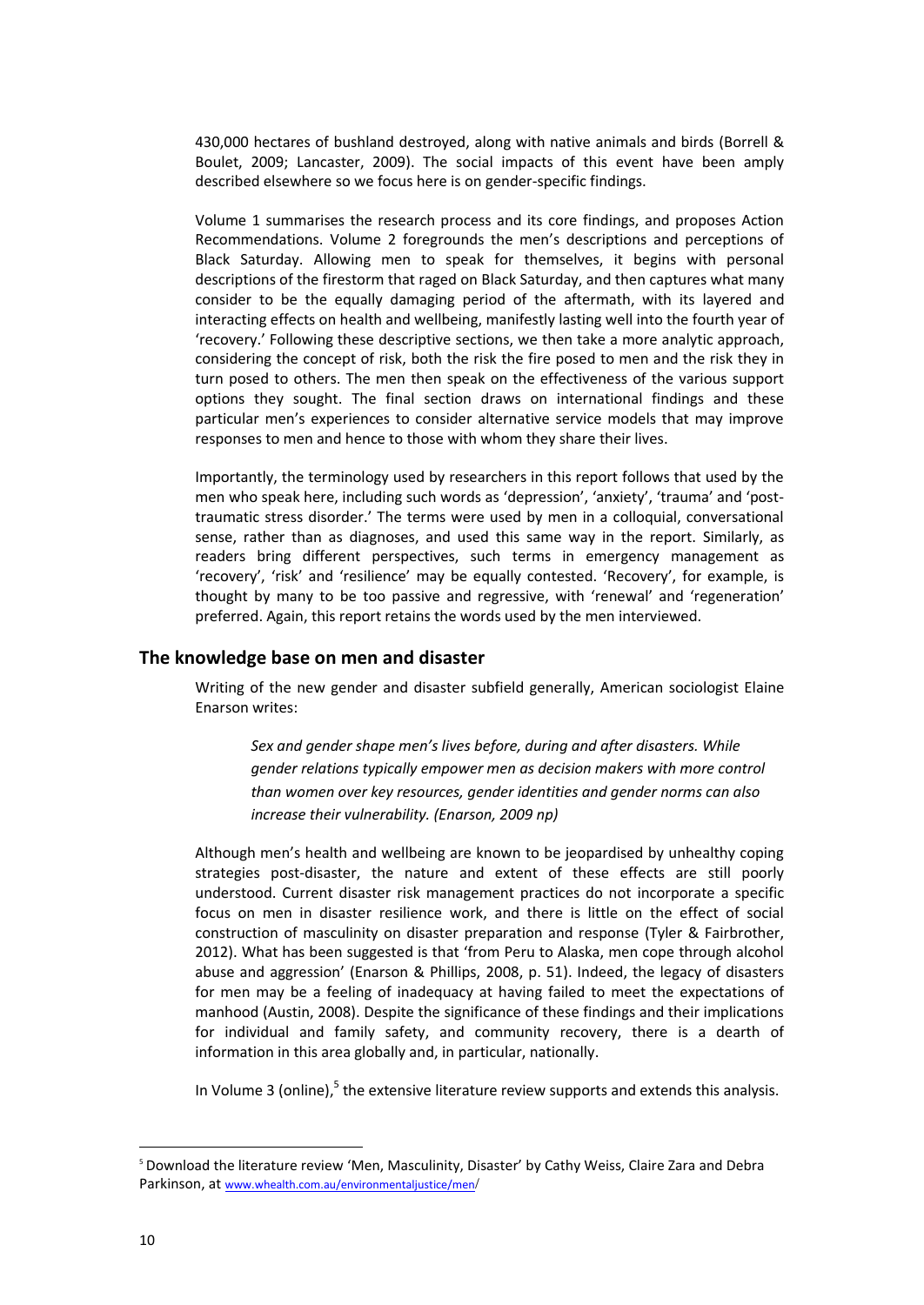## <span id="page-16-0"></span>**Research design and ethics**

The research methodology was qualitative, inviting the men interviewed to speak frankly and in their own terms about their experiences and to capture their individual reflections and feelings. Ethics approval was received from both Monash University Human Research Ethics Committee (MUHREC) and North East Health HREC. The two primary researchers jointly conducted the interviews, one facilitating and the other taking responsibility for notes and group process as well as seeking further clarification or extension of responses. The interviews were digitally recorded with permission and transcribed verbatim. Four open-ended guiding research questions were pursued each asked in ways that allowed participants to lead the interview in new directions:

What were the effects on men's physical and mental health and wellbeing, if any, during and in the aftermath of the Black Saturday bushfires?

What were/are the implications of these effects for the safety and wellbeing of fireaffected men, and for those around them, including their intimate partners and families and work colleagues?

What personal, interpersonal, or institutional resources, if any, were available to them in the aftermath with respect to psychosocial effects?

What would have helped minimise or eliminate risk of harmful behaviours?

#### <span id="page-16-1"></span>**Sample recruitment and characteristics**

Theoretical sampling was used to identify potential participants. This approach does not seek a statistically representative sample but a group that is selected purposively in order to flesh out particular concepts or theoretical points, in this case the missing gender perspective of men caught up in bushfire. The sample of 32 was self-selected. An advertisement was placed in each of the local newspapers, and recruitment flyers placed at key community centres in the communities of interest. In addition, community newspapers included the recruitment notice in their publications. Emergency management organisations and facilitators of men's groups and men's sheds posted the flyer on noticeboards and in newsletters. In addition, WHGNE used existing networks to increase 'word of mouth' awareness of the research opportunity. Potential participants were required to contact the research team at WHGNE on their own initiative to arrange an interview at a mutually agreed time and place. All participants were offered a voucher to the value of \$100 toward the costs of attending and travelling to interviews.

The population of interest was defined as fire-affected men in the communities of Kinglake, Flowerdale, Marysville, Seymour, Alexandra and Yea. Men who were outside the shires of Mitchell or Murrindindi during the fires or their aftermath and males under the age of 18 were excluded, as were women. Thirty-two men were interviewed, ranging in age from 36 to 69 years, with a median of 14 years in residence. Only five of the 32 men interviewed were single on Black Saturday; 24 were married or in a settled relationship; and three had more casual or complicated relationships. In the four years between Black Saturday and the interview, there were four separations and two of the three more casual relationships had ended. Among the 32 were seven fire-fighters and five CFA fire-fighters who fought the fires on Black Saturday. One man was an SES volunteer. Other men had taken these volunteer roles in past years. The sample reflects the prevailing ethnic homogeneity of the local populations. (See Appendix 1 for more detail.)